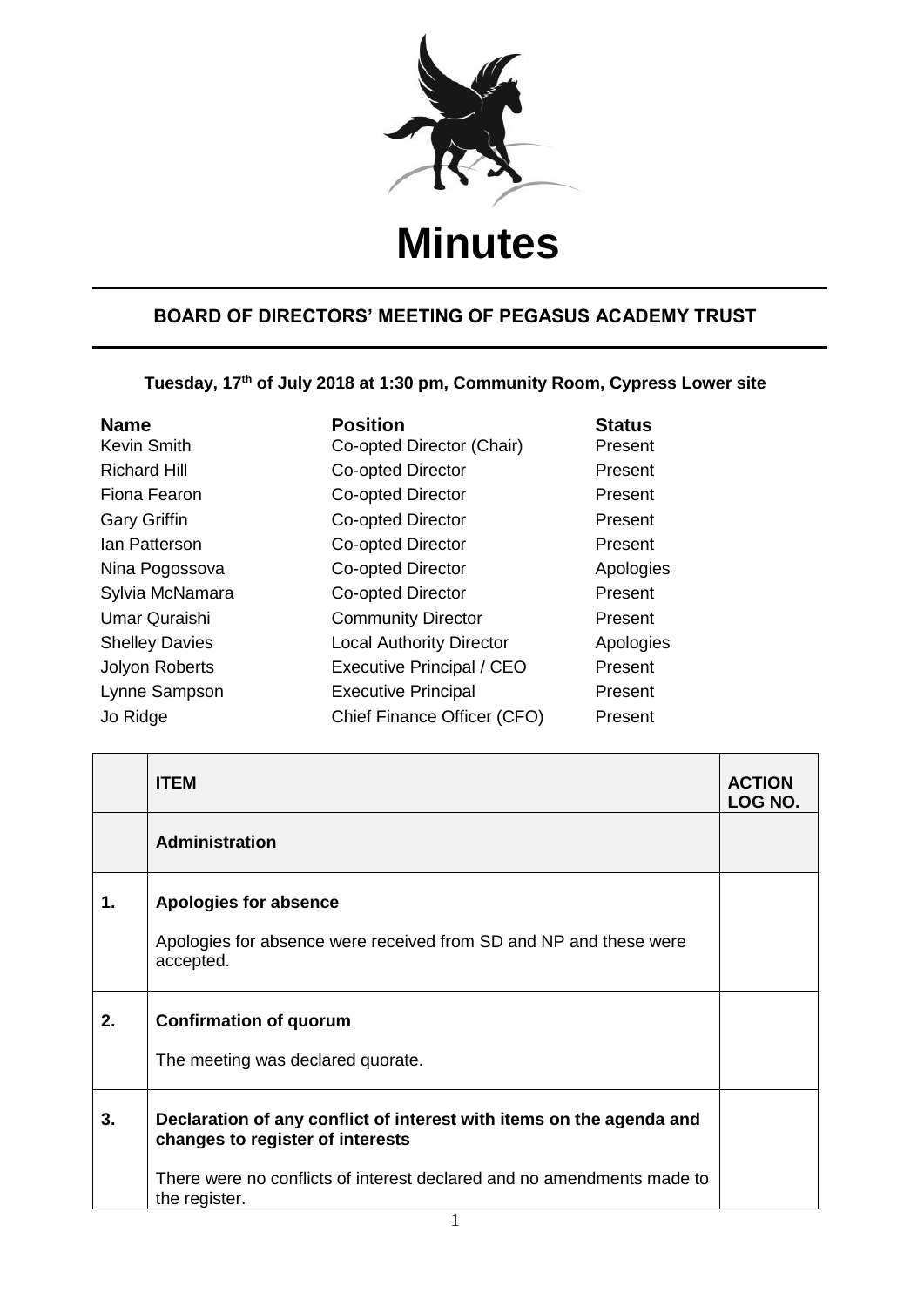| 4. | Board membership changes                                                                                                                                                                                                                                                                                                                                                                                                                                                                                                                                                                                                      |  |
|----|-------------------------------------------------------------------------------------------------------------------------------------------------------------------------------------------------------------------------------------------------------------------------------------------------------------------------------------------------------------------------------------------------------------------------------------------------------------------------------------------------------------------------------------------------------------------------------------------------------------------------------|--|
|    | Directors were informed that this meeting would be UQ's last meeting as<br>a director. He is stepping down due to time pressures. However, he will<br>remain as a MAC on the WHJUN council. The directors thanked him for<br>his work for the Trust, in particular supporting them with the GDPR<br>implementation.                                                                                                                                                                                                                                                                                                           |  |
|    | It was agreed to wait until the TALA situation had been resolved before<br>recruiting another director.                                                                                                                                                                                                                                                                                                                                                                                                                                                                                                                       |  |
| 5. | Minutes of the previous meeting (18th of May 2018)                                                                                                                                                                                                                                                                                                                                                                                                                                                                                                                                                                            |  |
|    | In section 8, it should read "Directors" not "MACs".<br>In section 9, it is "gap" not "dap".<br>In section 10, it is "complement" not "compliment".                                                                                                                                                                                                                                                                                                                                                                                                                                                                           |  |
|    | RESOLUTION: The minutes were reviewed and, subject to the above<br>minor changes, it was agreed that they constituted a true and<br>accurate reflection of the meeting. The main and confidential<br>minutes were signed by the Chair.                                                                                                                                                                                                                                                                                                                                                                                        |  |
| 6. | Matters arising not discussed elsewhere and Action Log                                                                                                                                                                                                                                                                                                                                                                                                                                                                                                                                                                        |  |
|    | <b>Matters arising</b>                                                                                                                                                                                                                                                                                                                                                                                                                                                                                                                                                                                                        |  |
|    | CIF appeal: Directors were informed that this year's CIF bid appeal had<br>been unsuccessful. However, the Trust's consultant said he felt the bid<br>could be further strengthened and resubmitted next year.                                                                                                                                                                                                                                                                                                                                                                                                                |  |
|    | It was noted that a local secondary school, St Andrew's, was closing in<br>the summer and this might have an effect on numbers at TALA.                                                                                                                                                                                                                                                                                                                                                                                                                                                                                       |  |
|    | Directors noted that there had been a very positive article in the Croydon<br>Advertiser about WHINF and the Trust.                                                                                                                                                                                                                                                                                                                                                                                                                                                                                                           |  |
|    | The kitchen and office at CYP are due to be ready for September 2018.                                                                                                                                                                                                                                                                                                                                                                                                                                                                                                                                                         |  |
|    | <b>Action Log</b>                                                                                                                                                                                                                                                                                                                                                                                                                                                                                                                                                                                                             |  |
|    | Item 047 and 048: In progress<br>Item 049 and 050: Complete and closed.<br>Item 052 and 053: In progress<br>Item 054: Pending, information not received.<br>Item 055: No national average is available this year. It will be available<br>next year. Item closed.<br>Item 056-058: In progress<br>Item 059: Complete and closed.<br>Item 060: FF has spoken with VC at Beulah Juniors re the gate issue.<br>Item 061: It was confirmed the issue was not at Croydon, there had been<br>an issue at the front desk as the school which is now resolved.<br>Item 062: The EP will be speaking with MD tomorrow about this item. |  |
|    | Item closed.<br>Item 063: This is on hold pending clarification in terms of TALA.<br>Item 064: Completed and closed.                                                                                                                                                                                                                                                                                                                                                                                                                                                                                                          |  |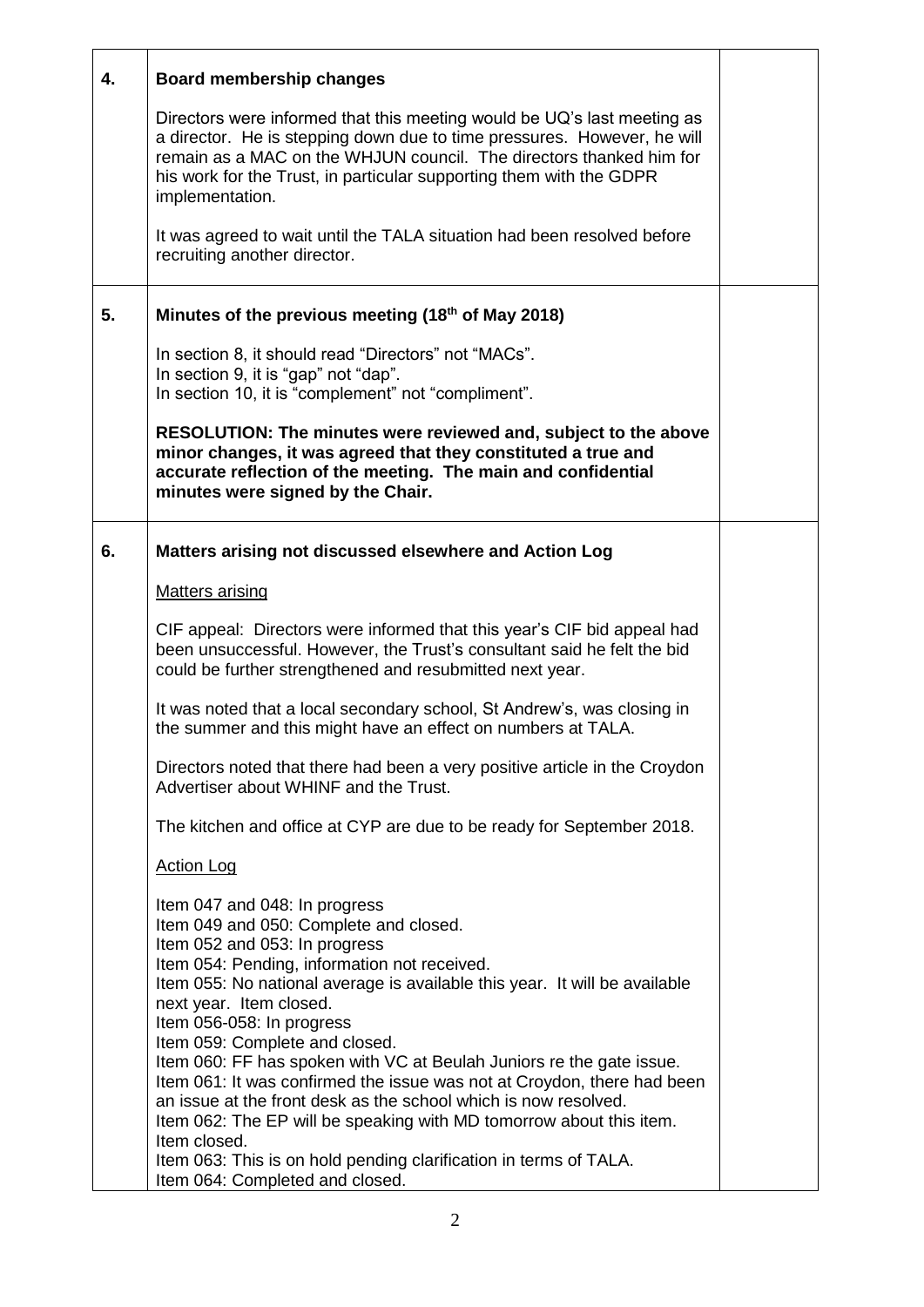|     | <b>Trust-level items</b>                                                                                                                                                                                                                                                                                                                                                                          |     |
|-----|---------------------------------------------------------------------------------------------------------------------------------------------------------------------------------------------------------------------------------------------------------------------------------------------------------------------------------------------------------------------------------------------------|-----|
| 7.  | <b>Strategy and future development of Trust</b>                                                                                                                                                                                                                                                                                                                                                   |     |
|     | This is a confidential item; please see separate minutes.                                                                                                                                                                                                                                                                                                                                         |     |
| 8.  | <b>Report from the finance committee</b>                                                                                                                                                                                                                                                                                                                                                          |     |
|     | The Chair of the committee gave a brief update of the last finance<br>committee meeting, explaining that the tax liability issue at TALA, raised<br>as part of due diligence, still needs explanation from TALA's SLT or<br>Auditors. He noted that some of the Trust's overall surplus is composed<br>of the funding received for the boiler work at CYP so the cash position<br>looks stronger. |     |
|     | Directors noted that the teachers' pay awards are unknown at present.                                                                                                                                                                                                                                                                                                                             |     |
| 9.  | <b>Staffing</b>                                                                                                                                                                                                                                                                                                                                                                                   |     |
|     | The Trust is fully staffed for September 2018. The EP explained that it is<br>likely that the dramatic cuts in funding and will have implications for<br>staffing levels and although SLT are doing all they can to mitigate against<br>this it is likely that by the end of next year the Trust will have significantly<br>fewer staff.                                                          |     |
| 10. | School liaison and reporting to councils                                                                                                                                                                                                                                                                                                                                                          |     |
|     | The Trust can now access good examples of schools' reporting<br>requirements for a MAT board and, in the light of this, will look at updated<br>reporting arrangements.                                                                                                                                                                                                                           |     |
| 11. | <b>GDPR</b> update                                                                                                                                                                                                                                                                                                                                                                                |     |
|     | A presentation will be made to MACs at the joint September business<br>meeting, similar to that for staff and directors.                                                                                                                                                                                                                                                                          |     |
|     | A director asked whether the Trust had received any SARS and the CFO<br>said that most requests were for information for immigration documents.                                                                                                                                                                                                                                                   |     |
|     | A director initiated a discussion about the security of information in<br>general and specifically about information at reception desks. It was<br>agreed that all staff would be reminded to be very aware of security of<br>information.                                                                                                                                                        |     |
|     | ACTION: Complaints policy is to be updated to reflect that fact that<br>complaints can be received by email.                                                                                                                                                                                                                                                                                      | 066 |
| 12. | <b>Trust Governance Training &amp; Development</b>                                                                                                                                                                                                                                                                                                                                                |     |
|     | The Chair noted that there had been 35 attendees at training courses run<br>by Octavo over the previous academic year. The CEO will be meeting                                                                                                                                                                                                                                                    |     |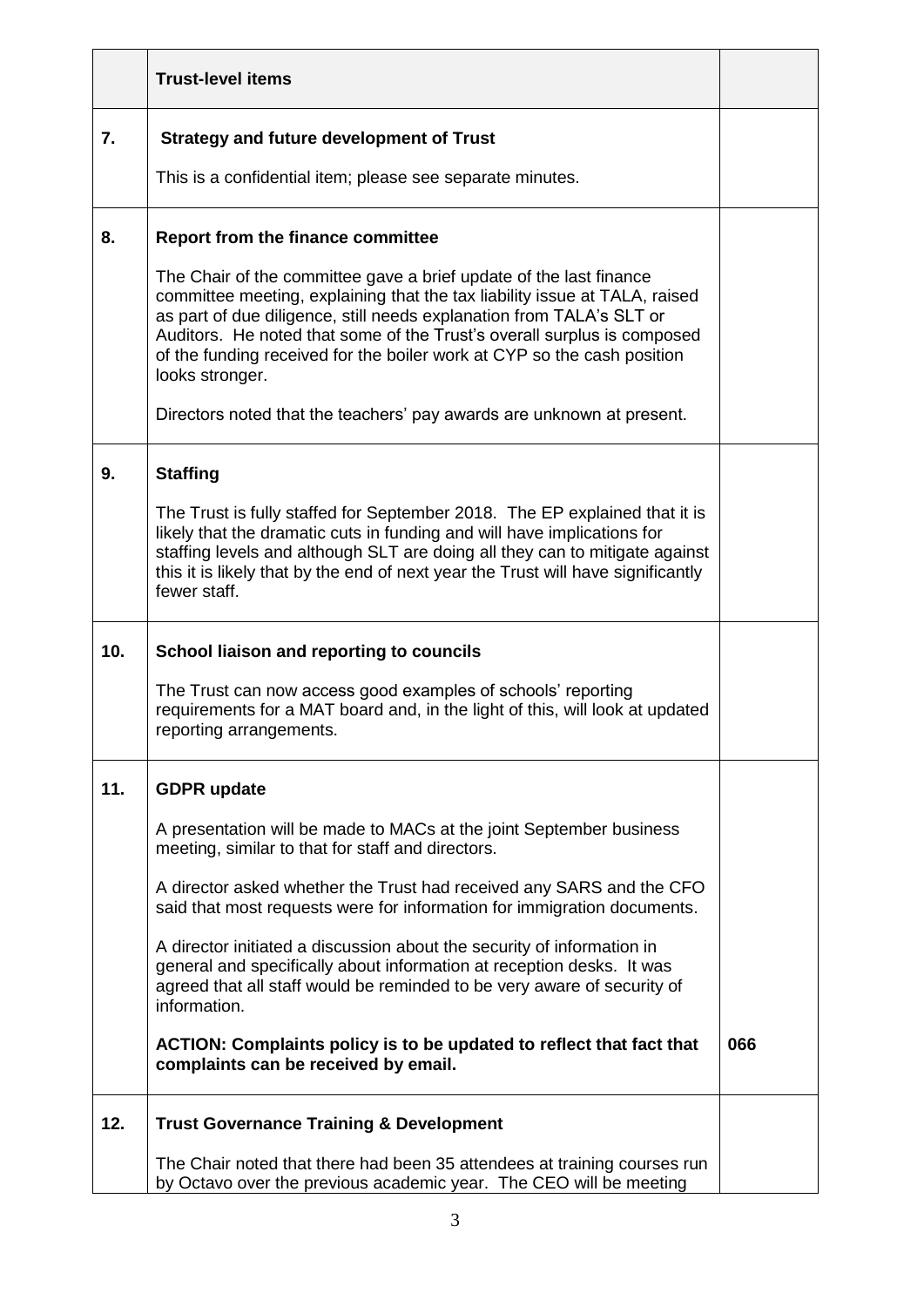|     | with Octavo tomorrow morning to discuss PAT's contract and the new<br>Octavo offer for 2018-19. The Trust would be retaining the Octavo HR<br>services.                                                                                                                                                                                                       |     |
|-----|---------------------------------------------------------------------------------------------------------------------------------------------------------------------------------------------------------------------------------------------------------------------------------------------------------------------------------------------------------------|-----|
| 13. | <b>Facilities Management</b>                                                                                                                                                                                                                                                                                                                                  |     |
|     | This item has already been covered.                                                                                                                                                                                                                                                                                                                           |     |
|     | <b>School-specific</b>                                                                                                                                                                                                                                                                                                                                        |     |
| 14. | <b>Academy Councils</b>                                                                                                                                                                                                                                                                                                                                       |     |
|     | The Summer 1 minutes listed below were noted by directors.                                                                                                                                                                                                                                                                                                    |     |
|     | 19.1 Whitehorse Infant School<br>19.2 Whitehorse Junior School                                                                                                                                                                                                                                                                                                |     |
|     | 19.3 Ecclesbourne Primary School<br>19.4 Beulah Infant School                                                                                                                                                                                                                                                                                                 |     |
|     | 19.5 Cypress Primary School                                                                                                                                                                                                                                                                                                                                   |     |
|     | <b>WHJUN</b>                                                                                                                                                                                                                                                                                                                                                  |     |
|     | A director asked why the meeting proceeded if it was not quorate. The<br>Chair of WHJUN explained that the council was not a decision making<br>body as such and the only item affected was the approval of the minutes,<br>which would be done at the next meeting.                                                                                          |     |
| 15. | <b>Reduction in PAN at BINF to 2FE</b>                                                                                                                                                                                                                                                                                                                        |     |
|     | The consultation has now closed with zero responses received.<br>A local arrangement will be in place for 2018-19 and the formal change<br>will be published in 2019-20. Changes will need to be made to other<br>documents such as the funding agreements. This will have be complete<br>by February 2019 to publish the policy for entry in September 2021. |     |
|     | ACTION: RH and LS to collaborate on the admission policy changes<br>for BINF.                                                                                                                                                                                                                                                                                 | 068 |
|     | Administration                                                                                                                                                                                                                                                                                                                                                |     |
| 16. | <b>Correspondence to the Chair</b>                                                                                                                                                                                                                                                                                                                            |     |
|     | There was one letter received which is currently being dealt with.                                                                                                                                                                                                                                                                                            |     |
| 17. | <b>Confidential items</b>                                                                                                                                                                                                                                                                                                                                     |     |
|     | There were a number of confidential items discussed; please see<br>separate minutes. A separate non-staff confidential minute has also<br>been created.                                                                                                                                                                                                       |     |